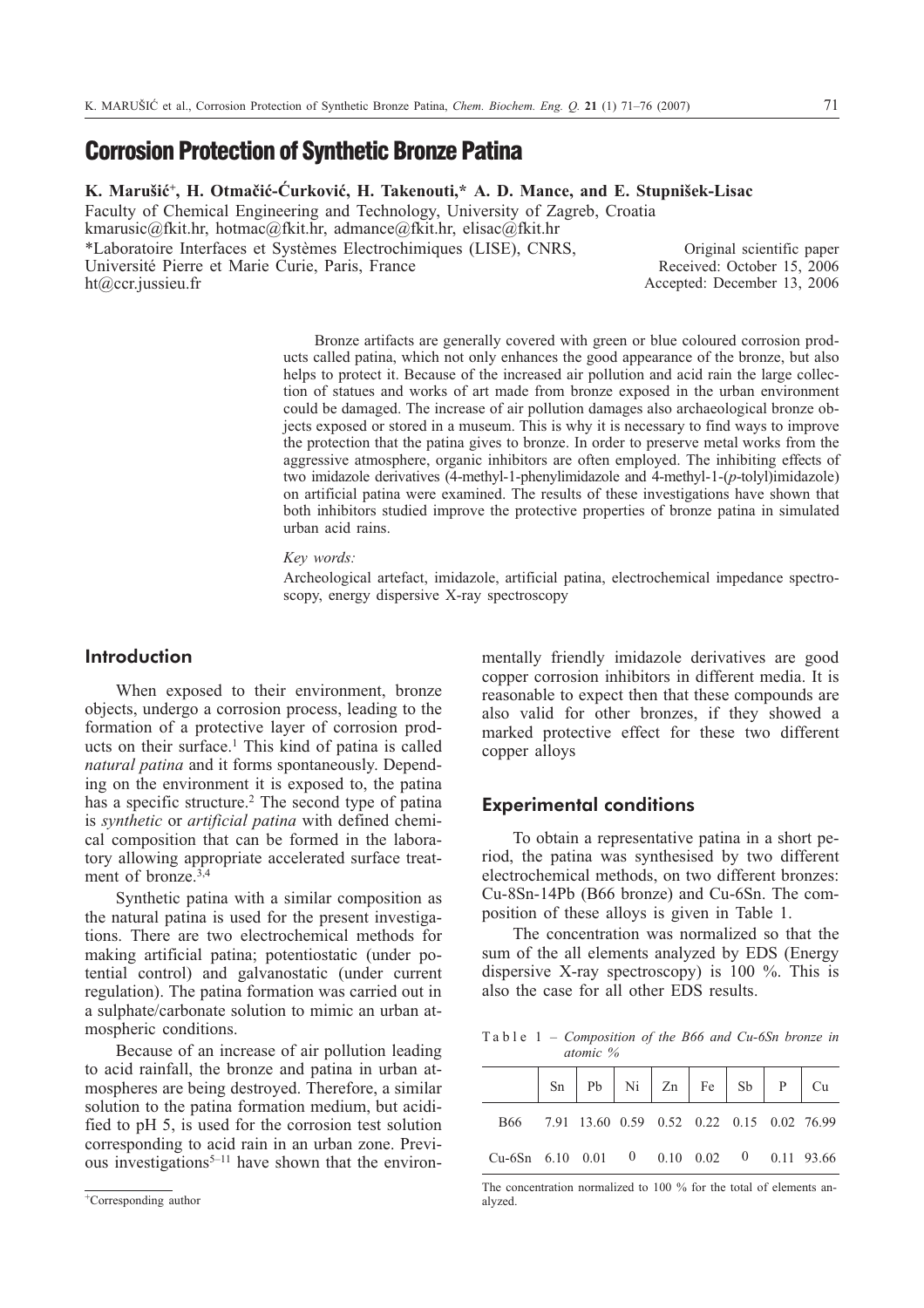Cu-6Sn bronze was the composition representative of the Transylvanian archaeological patina of the last Neolithic to Roman period.<sup>12</sup> Bronze B66 containing lead as an alloy element is, in contrast, selected as the representative of bronze coins found in Morocco for the Post-Roman era.<sup>13</sup> Therefore, the composition of two bronzes correspond to that of the cultural heritage, rather than bronze statues exposed in the urban area. The aim of this paper is to discover whether the anticorrosion effect of imidazole compounds used are valid for two different compositions, one a Cu-Sn binary alloy and the other Cu-Sn-Pb ternary alloy.

Patina was synthesized, on both bronzes, in an aerated solution composed of  $\gamma = 0.2$  g L<sup>-1</sup>  $Na_2SO_4 + \gamma = 0.2$  g L<sup>-1</sup> NaHCO<sub>3</sub> at 30 °C. The pH of this solution, as prepared was ca 8.5. This solution is expected to produce a patina characteristic for the urban environment. The  $SO_4^2$  ions are one of the main pollutants in urban atmosphere due to the industrial activity and the car exhaust emission.

Patina on the B66 bronze (Pb containing the bronze above) was synthesised during 24h under a constant anodic current density  $j = 30 \mu A \text{ cm}^{-2}$ .

The patina on the Cu-6Sn bronze was synthesised under potential regulation:

– During 60 s at  $-0.2$  V vs. to the initial open circuit potential, that varies substantially from one specimen to another.

– The potential of the open circuit becomes reproducible and is equal to  $-0.05V$  vs. SCE.

– Patina formation during the next 48 h at 0.09 V vs. SCE.

– Second step patina formation during another 48 h at 0.07 V vs. SCE.

This procedure introduced later in the present work, though more complicated than the current regulation method, allowed patina formation of six electrodes simultaneously. The first step is introduced for two reasons; to increase the reproducibility and to avoid the formation of pits at the electrode surface. This step allows the reduction of a native oxide layer, formed during the time separating between the moment when the electrode was polished, and the time when it was dipped into the patina formation solution. The overall current density is lower, compared to the patina formation at a constant current. Consequently, so is the thickness of the patina layer for the same polarization period. A slow patina formation allowed, in contrast, the structure closer to the natural patina.<sup>14</sup> This process is therefore well adapted to compare the inhibiting effect of a few compounds simultaneously.

The morphology and crystallographic structure of artificially obtained patina were examined with Scanning Electron Microscopy (SEM) and X-ray Elemental Energy Dispersion Spectroscopy (EDS) analyses. SEM studies were performed with a Leica Stereoscan 440 coupled with EDS elemental semi-quantitative analyses (Princeton Gamma-Tech, Inc.) at 20 keV.

The protective characteristics of patinated bronze with and without the presence of inhibitors were investigated by electrochemical impedance spectroscopy (EIS). Measurements were performed using EG&G potentiostat/galvanostat Model 263A and Frequency Response Detector 1025 that were controlled with Power-Sine software. The EIS measurements were carried out in  $\gamma = 0.2$  g L<sup>-1</sup> Na<sub>2</sub>SO<sub>4</sub>  $+\gamma = 0.2$  g L<sup>-1</sup> NaHCO<sub>3</sub> acidified to pH 5 by addition of a dilute sulphuric acid at room temperature without regulation. The corrosion test solution is at the thermodynamic equilibrium to ambient air.

The investigated corrosion inhibitors were: 4-methyl-1-phenylimidazole (PMI at concentration  $c = 5$  mmol L<sup>-1</sup>) and 4-methyl-1-( $p$ -tolyl)imidazole (TMI at  $c =1$  mmol  $L^{-1}$ ). The inhibitor concentration was selected according to our former work on the copper electrode for Cu-Sn-Pb alloy.<sup>10–11</sup>

## **Results and discussion**

#### SEM observation and EDS analyses

The artificial patina formed by electrochemical synthesis was dried at room temperature and observed by SEM.

Fig. 1 and 2 show the structure of patina on the surface of B66 and Cu-6Sn bronze. The SEM pictures show different structures of patina layers. The B66 bronze has three layers (Fig. 1, point 1, 2, 3). EDS analyses were carried out on these layers and the results are summarized in Table 2.



Fig. 1 – *SEM image of the B66 bronze covered with a synthetic patina formed by galvanostatic method*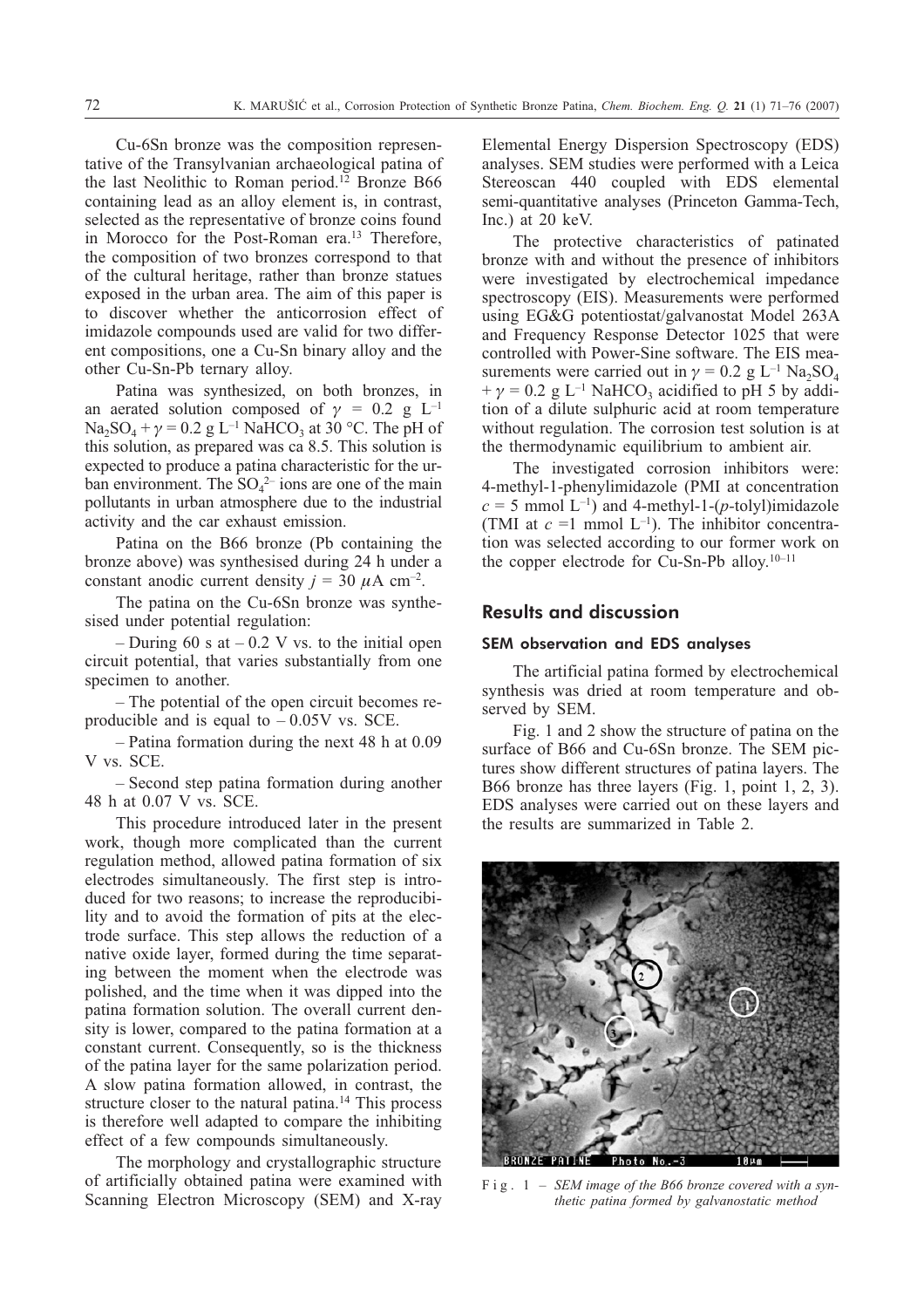|            | Position | Cu   | S   | $\Omega$ | Sn               |
|------------|----------|------|-----|----------|------------------|
| B66 bronze | 1        | 33.1 | 2.6 | 64.2     | 0.1              |
|            | 2        | 35.2 | 1.5 | 63.2     | 0.1              |
|            | 3        | 26.4 | 2.9 | 57.8     | 12.9             |
| $Cu-6Sn$   | 1        | 20.1 | 0.5 | 79.4     | $\boldsymbol{0}$ |
|            | 2        | 35.6 | 1.1 | 63.3     | $\mathbf{0}$     |
|            | 3        | 51.6 | 0.1 | 47.9     | 0.4              |

Table 2 – *The elemental composition in atomic % of the B66 and Cu-6Sn bronze patinas at three different positions*

The outer layer of the B66 bronze patina (Point 1. in Fig.1.) is rich in copper (33 %) and oxygen (64%) and contains some quantity of sulphur  $(3 \%)$  while the content of tin is negligible. The carbon-content was clearly observed, but not analysed because the EDS is insufficiently accurate for this element. Copper is soluble and by dissolution – precipitation mechanism, it forms patina with granular structure (point 1 in Fig. 1) which consists of  $(Cu_4(OH)_6SO_4)$  and  $Cu<sub>2</sub>(CO<sub>3</sub>)(OH)<sub>2</sub>$ . This interpretation is essentially supported by the Raman spectroscopy analyses reported elsewhere.4,17

The intermediate layer (point 2. in Fig.1.) is also rich in copper and oxygen but has a very different, smooth structure which indicates that the intermediate layer contains cuprite  $(Cu<sub>2</sub>O)$ , characterized by a reddish colour.

The composition of the inner layer (point 3. in Fig.1.) shows an enrichment in tin (12 %) and decrease in copper content (26 %). It is important to note that the selective dissolution of copper from the bronze matrix is one of the main features of bronze corrosion and patina formation. This process is known as decuprification. This is the same process found on newly patinated bronze as well as on archaeological bronzes<sup>2</sup>.

The Cu-6Sn bronze also has three layers (Fig. 2, points 1, 2, and 3). EDS analyses were also carried out on these layers of the Cu-6Sn bronze patina and they are summarized in the Table 2.

Layer 1 on the Cu-6Sn bronze (Point 1 on Fig. 2) contains a significant amount of oxygen (79 %) and a small amount of sulphur (0.5 %). This means that this layer is formed of copper-oxide, with a small amount of copper-sulphate.



Fig. 2 – *SEM image of the Cu-6Sn bronze covered with artificial patina formed under potential regulation*

The crystalline structure that can be observed on the SEM picture as layer 2 (point 2, Fig. 2) contains a greater amount of copper (36 %) and sulphur (1. %) than layer 1. Thus, it can be assumed that in this part of the bronze copper-sulphate crystals are the main corrosion product (Fig. 2). This layer is rough, and probably the laser beam collected also the inner layer formed essentially copper oxide. But, the colour of this part is in favour of copper salt.

Layer 3 (point 3, Fig. 2) contains mostly copper (52 %) and oxygen (48 %) which form copper-oxyde  $(Cu<sub>2</sub>O)$  (Fig. 4) like the intermediary layer on the B66 bronze. It is not completely excluded that there is an inner most layer rich in tin oxide, but we did not succeed in reaching this stratum.

## EIS measurements

Electrochemical impedance spectroscopy (EIS) was applied on both bronzes covered with artificial patina in order to investigate the protective effect of two imidazole derivatives; 4-methyl-1-phenylimidazole (PMI) and 4-methyl-1-(*p*-tolyl)imidazole (TMI). After the impedance measurements in the sulphate/carbonate solution, the electrodes were immersed in the sulphate / carbonate solution containing one of the studied inhibitors. The influence of PMI on the EIS spectra on the bronze B66 covered with patina is presented in Fig. 3a and that of TMI in Fig. 3b. Fig. 4a illustrates the effect of PMI on the Cu-6Sn bronze with artificial patina and Fig. 4b that of TMI. These spectra were collected after one hour of immersion in the corrosion test solution. First, the EIS was collected in the solution without inhibitor, then with the inhibitor added to the corrosion test solution.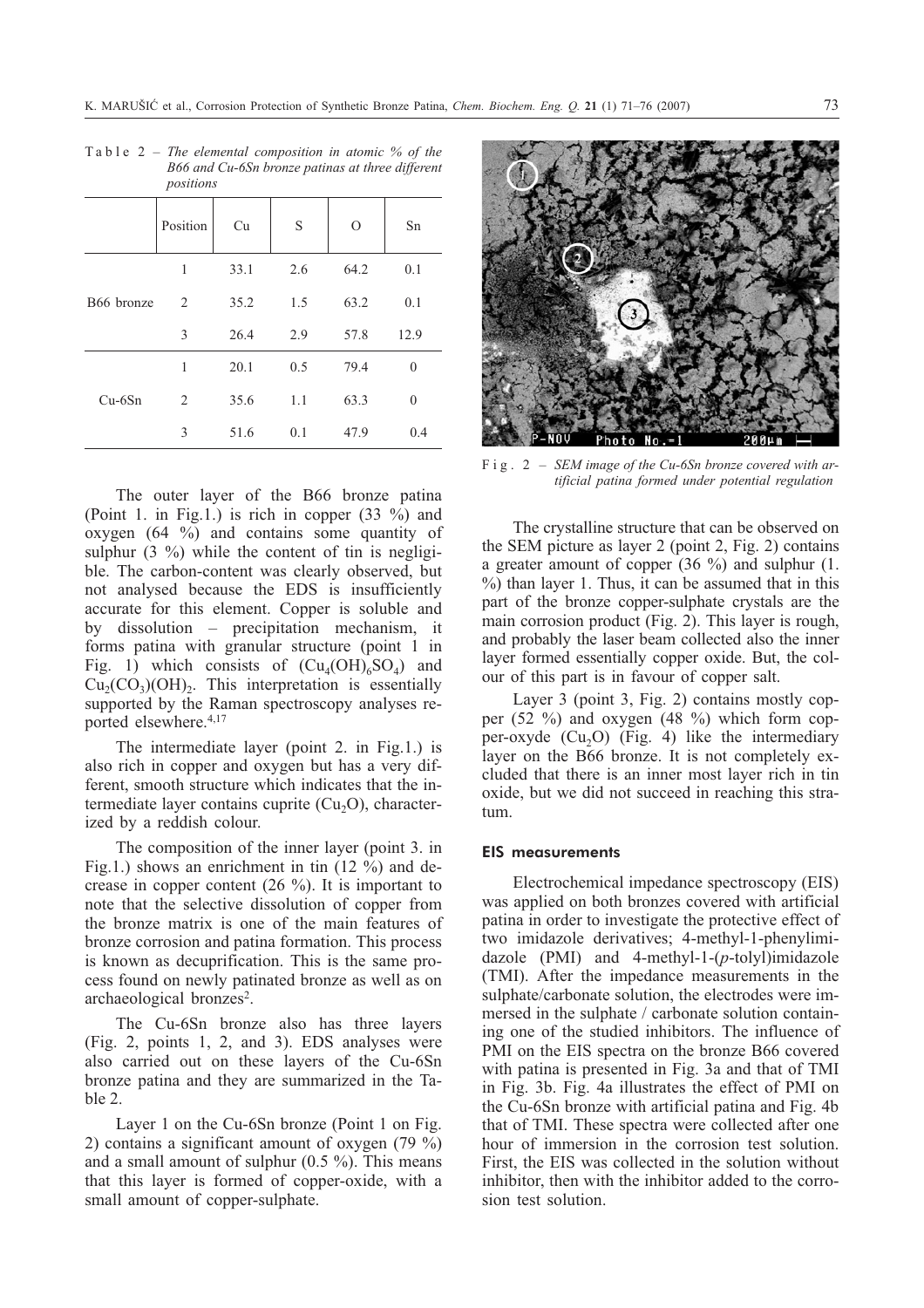

Fig. 3 – *EIS spectra of the B66 bronze covered with an artificial patina in sulphate/carbonate solution a) with and without the addition of 5 mmol L–1 PMI; b) with and without the addition of 1 mmol L–1 TMI*

Though not clearly seen for many diagrams, there are three capacitive loops involved in the impedance spectra. Therefore, the equivalent electrical circuit depicted in Fig. 5 was used to carry out the parameters fitting with a simplex method.

The  $R_f$ - $C_f$  circuit, the contribution of which will be revealed in the high frequency domain, corresponds to the capacitance and resistance of the surface film, likely the oxide layer which is too thin to be observed by SEM picture. The  $C_f$  is related to the dielectric property of this layer whereas  $R_f$  denotes an ionic leakage through this layer. The medium frequency circuit  $R_t$ - $C_d$  corresponds to the charge transfer resistance and the double layer capacitance. The low frequency loop represented by the  $R_F-C_F$  circuit is allocated to faradic resistance and faradic capacitance,<sup>12</sup> implying the patina layer and eventually oxidation – reduction reaction induced by the dissolved oxygen.

Table 3 summarizes the results of the regression calculation.

The results relative to the blank test, that is the EIS measured before addition of the inhibitor scattered significantly. This phenomenon was explained by the formation of a native oxide layer between the moment when the patina formation was made, and the effect of imidazole compounds was evaluated.12 When recorded successively the impedance



Fig. 4 – *EIS spectra of the patinated Cu-6Sn bronze in sulphate/carbonate solution a) with and without the addition of 5 mmol L–1 PMI; b) with and without the addition of 1 mmol L–1 TMI*



Fig. 5 – *Equivalent circuit used for fitting EIS data*

spectra in the corrosion test solution without inhibitor, the low frequency limit of the impedance decreased at the initial period corresponding to the dissolution of the native oxide layer, then increased with time corresponding to the formation of another oxide layer at the bronze surface.

The value of  $C_f$  is located between 0.1 and  $1 \mu$ F cm<sup>-2</sup>, which is in agreement with the formation of a thin surface film. This capacitance may correspond likely to the oxide film located between the substrate bronze and the patina layer. In this hypothesis, the permittivity of many oxides is close to 10, and then if the model of planer capacitance is applied, the thickness of the oxide film is evaluated to be  $\delta$  = 10 to 100 nm. This value validates the hypothesis on the origin of the high frequency capacitive loop. In the solution containing the PMI,  $R_f$  of the B66 bronze with patina layer is much higher than in the uninhibited solution (Sample 1). Also, the increase of  $C_f$  is observed which is in agreement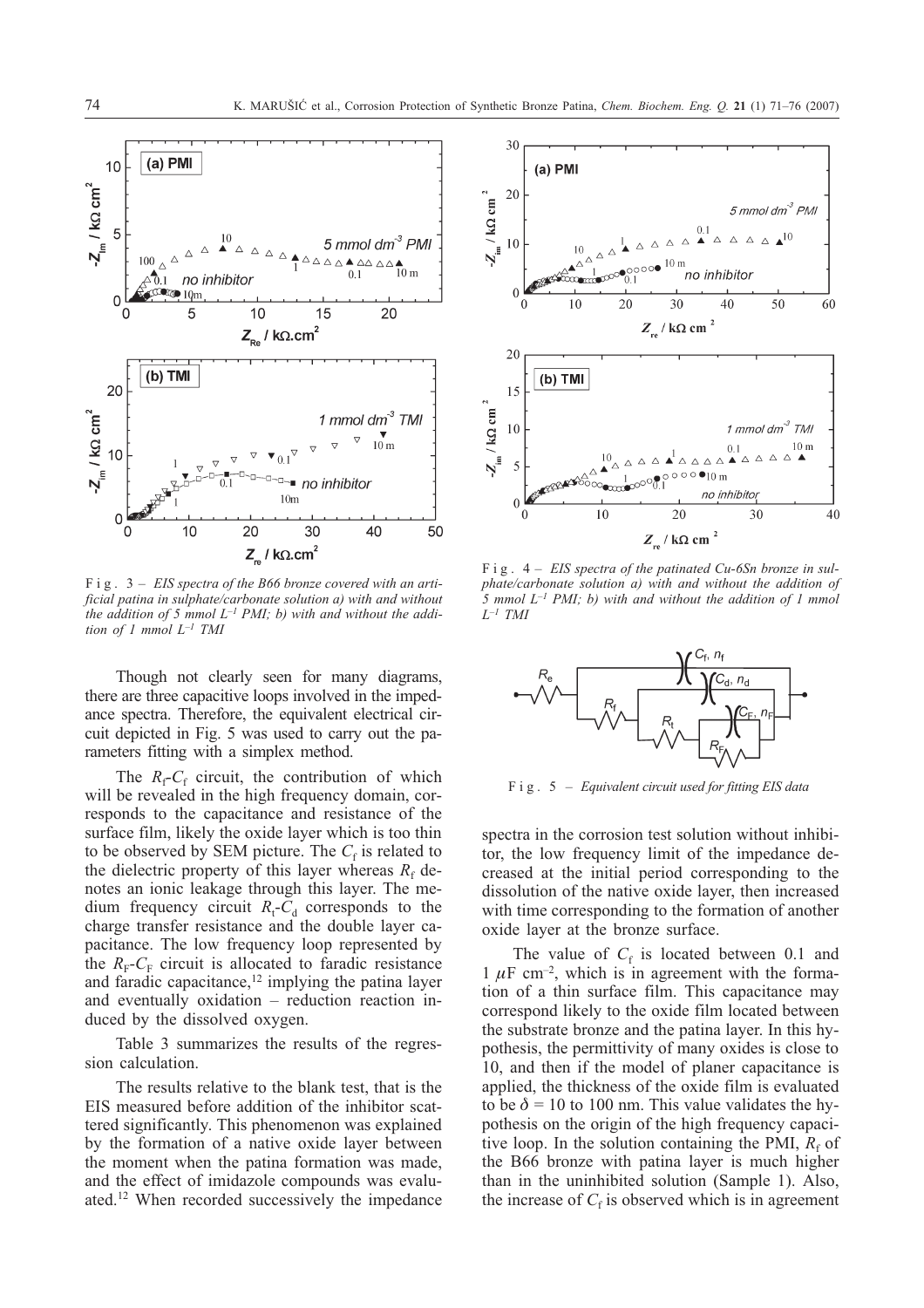Table 3 – *EIS data of the bronze electrodes covered with artificial patina in sulphate / carbonate solution with and without addition of the inhibitors examined*

| Bronze                                   | <b>B66</b>   |      |              | $Cu-6Sn$ |              |      |              |      |
|------------------------------------------|--------------|------|--------------|----------|--------------|------|--------------|------|
| Sample                                   | <b>Blank</b> | PMI  | <b>Blank</b> | TMI      | <b>Blank</b> | PMI  | <b>Blank</b> | TMI  |
| $R_{\rm{f}}$ kΩ cm <sup>2</sup>          | 0.613        | 9.29 | 2.11         | 2.11     | 5.66         | 3.92 | 7.27         | 4.60 |
| $C_{\rm f}$ , mF cm <sup>-2</sup>        | 0.11         | 0.81 | 0.12         | 0.13     | 0.05         | 0.07 | 0.07         | 0.04 |
| $n_f$                                    | 0.63         | 0.70 | 0.73         | 0.74     | 0.80         | 0.75 | 0.69         | 0.71 |
| $R_{\rm t}$ , k $\Omega$ cm <sup>2</sup> | 3.0          | 5.2  | 28.0         | 30.9     | 8.2          | 35.1 | 5.3          | 23.5 |
| $C_{\rm d}$ mF cm <sup>-2</sup>          | 221          | 24   | 60           | 19       | 0.7          | 5.6  | 1.0          | 3.2  |
| $n_{\rm d}$                              | 0.59         | 0.50 | 0.59         | 0.67     | 0.52         | 0.53 | 0.61         | 0.52 |
| $R_{\rm E}$ , k $\Omega$ cm <sup>2</sup> | 1.9          | 10.6 | 2.9          | 25.0     | 22.1         | 33.5 | 16.5         | 18.6 |
| $C_{\rm F}$ , mF cm <sup>-2</sup>        | 41           | 0.49 | 4.5          | 0.51     | 0.36         | 0.36 | 0.38         | 0.62 |
| $n_{\rm F}$                              | 0.97         | 0.51 | 0.92         | 0.80     | 0.50         | 0.51 | 0.53         | 0.58 |

Blank: Data from the EIS determined before inhibitor addition in the solution.

with the transformation of the surface film to a new and a thin protective oxide layer. In contrast,  $R_f$  and  $C_f$  of the B66 sample immersed in the TMI containing the solution are similar to those observed in the uninhibited solution. The TMI modifies little the oxide layer.  $R_t$  value in both studied corrosion inhibitors is much higher than that in the uninhibited solution. That is, these compounds hinder markedly the corrosion kinetics.

The  $R_{\text{F}}$ - $C_{\text{F}}$  loop corresponds, as mentioned above, to a redox process involving corrosion products or dissolved oxygen. From the data in Table 3, it can be seen that this process is slowed down in the presence of both inhibitors. The formation of a complex with the patina and the inhibitor may stabilize the patina layer. This is an interesting feature since the imidazole not only hinders the corrosion rate of the substrate bronze, but also slows down the degradation of the patina layer with time.

For Cu-6Sn bronze, the addition of both PMI and TMI modify scarcely the value  $R_f$  and  $C_f$ . Therefore, these molecules do not modify substantially the surface oxide film. In contrast,  $R_t$  increases significantly in the presence of both substances, therefore they slow down dramatically the corrosion process. This is also true for  $R_F$ . In other words, PMI and TMI allow first the inhibition of bronze corrosion and second the stabilization of the patina layer leading to the protection of the substrate bronze.

Figure 6 illustrates, for example, the time change of the impedance spectrum of B66 bronze



Fig. 6 – *Time evolution of the impedance spectrum in the corrosion test solution containing 1 mmol L–1 TMI*

covered with artificial patina in the corrosion test solution containing 1mmol  $L^{-1}$  TMI. A marked decrease of the low frequency limit of the impedance, polarization resistance, can be noticed. Beyond this initial change, the polarization resistance increased continuously up to a couple of weeks. At the third week of immersion, a slight decrease of this resistance was observed. That is, the inhibiting effect of this compound improves slowly with time. A final decrease of the polarisation resistance may be explained by the roughening of the electrode surface. It is important to note that a slow increase of inhibiting effect was observed in all four cases examined in this study.

Both imidazoles examined in this study showed an inhibiting effect for Cu-8Sn-14Pb ternary bronze and Cu-6Sn binary bronze covered with artificial patina. The corrosion test in the urban